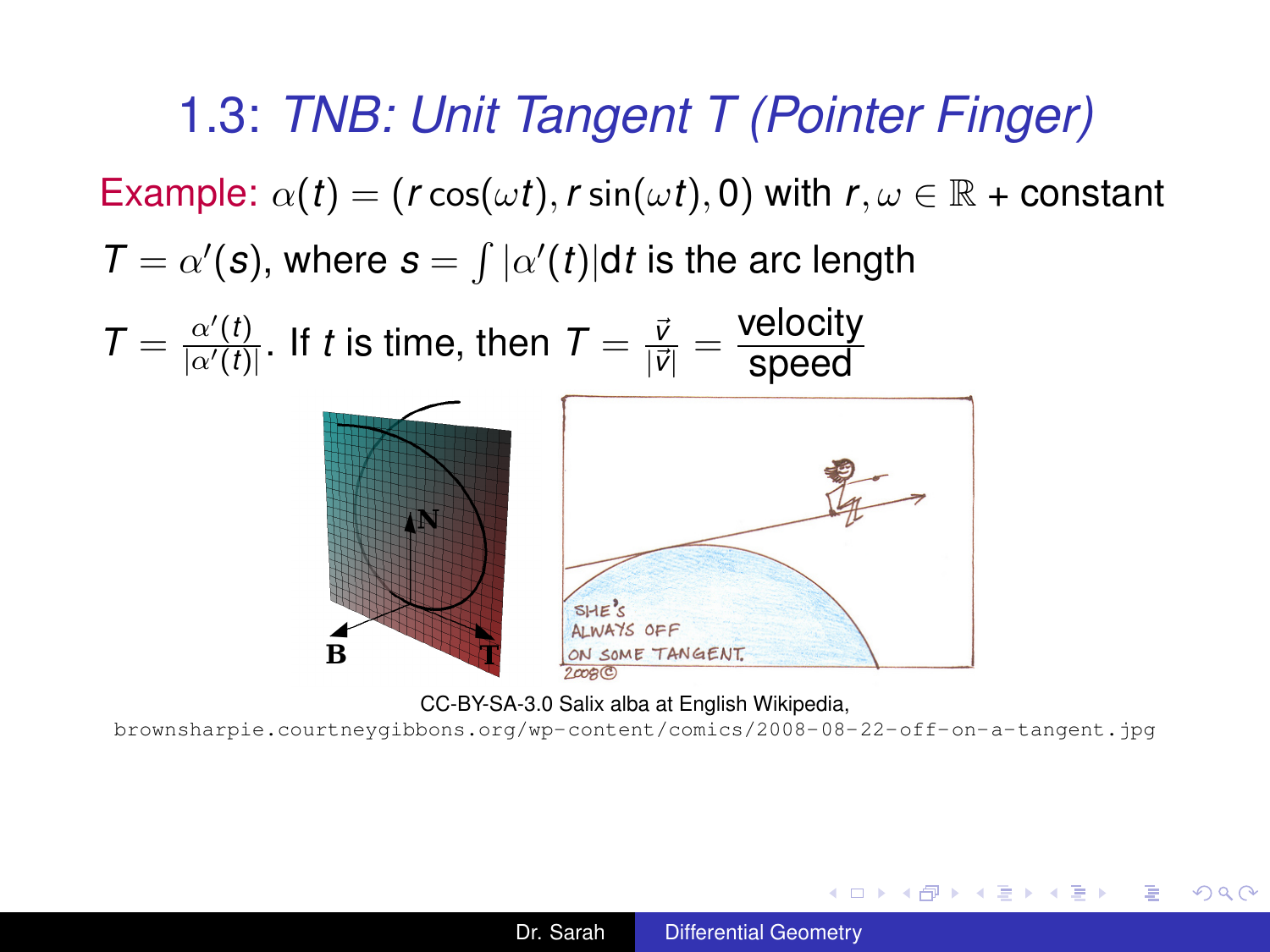1.3: *TNB: Unit Tangent T (Pointer Finger)* Example:  $\alpha(t) = (r \cos(\omega t), r \sin(\omega t), 0)$  with  $r, \omega \in \mathbb{R}$  + constant  $\mathcal{T} = \alpha'(\mathbf{s})$ , where  $\mathbf{s} = \int |\alpha'(t)| dt$  is the arc length  $\mathcal{T} = \frac{\alpha'(t)}{|\alpha'(t)|}$  $\frac{\alpha'(t)}{|\alpha'(t)|}.$  If  $t$  is time, then  $\mathcal{T} = \frac{\bar{\nu}}{|\bar{\nu}|}$  $\frac{\vec{v}}{|\vec{v}|} = \frac{\text{velocity}}{\text{speed}}$ speed



CC-BY-SA-3.0 Salix alba at English Wikipedia,

<brownsharpie.courtneygibbons.org/wp-content/comics/2008-08-22-off-on-a-tangent.jpg>

 $\alpha'(t) = (-r\omega \sin(\omega t), r\omega \cos(\omega t), 0)$ 

イロト イ押 トイヨ トイヨ トーヨー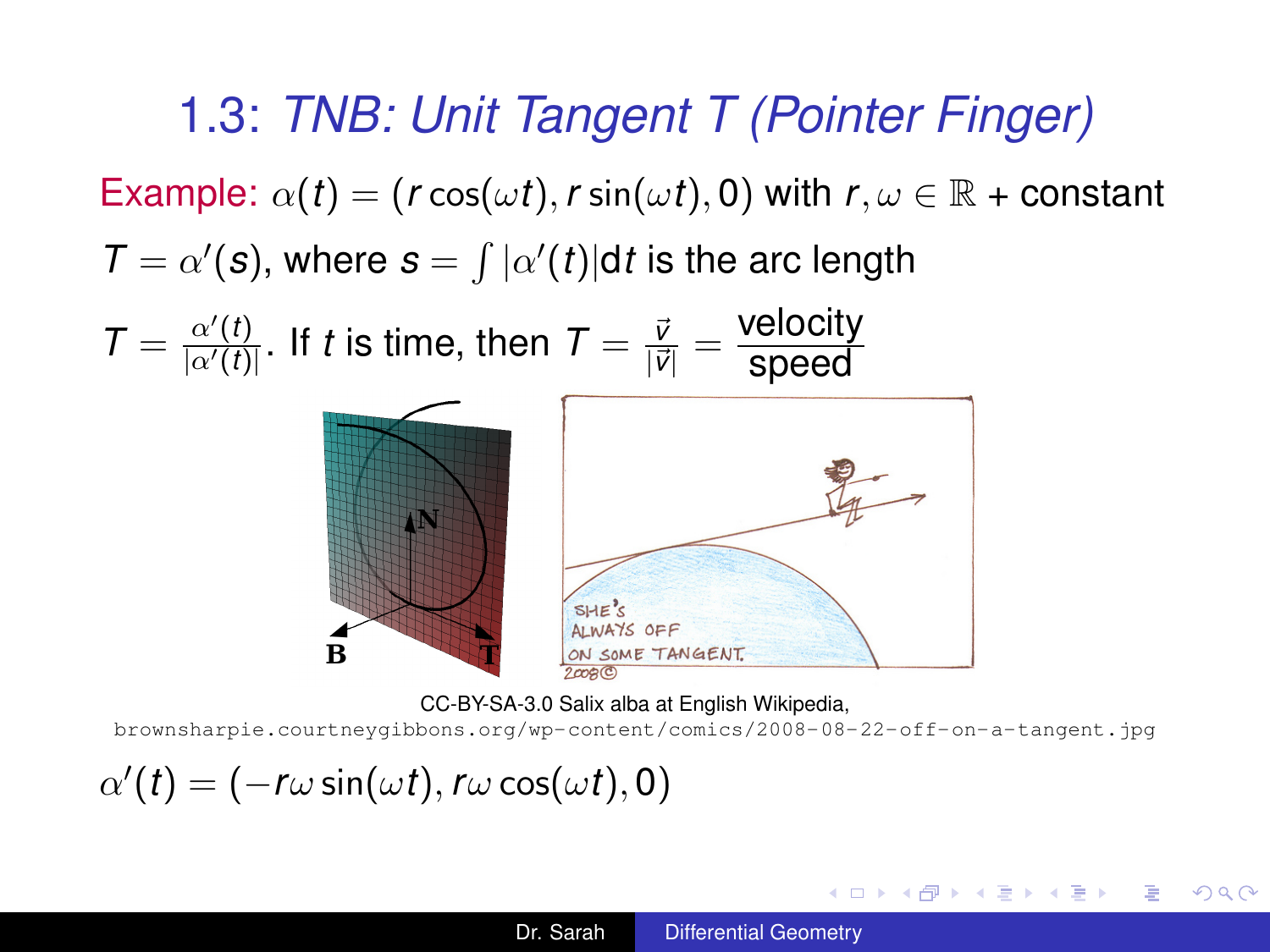1.3: *TNB: Unit Tangent T (Pointer Finger)* Example:  $\alpha(t) = (r \cos(\omega t), r \sin(\omega t), 0)$  with  $r, \omega \in \mathbb{R}$  + constant  $\mathcal{T} = \alpha'(\mathbf{s})$ , where  $\mathbf{s} = \int |\alpha'(t)| dt$  is the arc length  $\mathcal{T} = \frac{\alpha'(t)}{|\alpha'(t)|}$  $\frac{\alpha'(t)}{|\alpha'(t)|}.$  If  $t$  is time, then  $\mathcal{T} = \frac{\bar{\nu}}{|\bar{\nu}|}$  $\frac{\vec{v}}{|\vec{v}|} = \frac{\text{velocity}}{\text{speed}}$ 



CC-BY-SA-3.0 Salix alba at English Wikipedia,

<brownsharpie.courtneygibbons.org/wp-content/comics/2008-08-22-off-on-a-tangent.jpg>

$$
\alpha'(t) = (-r\omega \sin(\omega t), r\omega \cos(\omega t), 0)
$$

$$
T = (-\sin(\omega t), \cos(\omega t), 0)
$$

メロメメ 御き メモメメモメー

÷.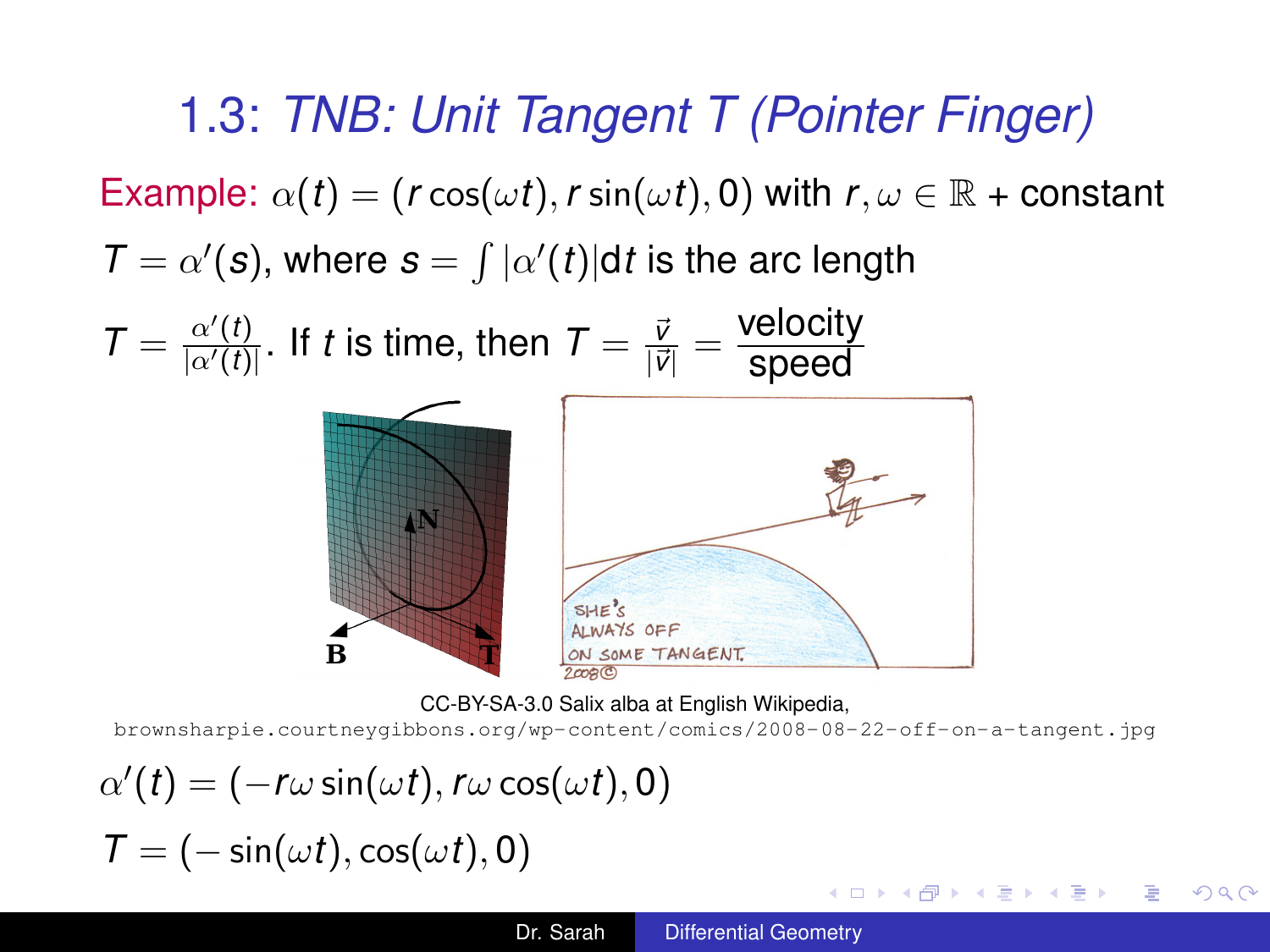

$$
T(t)=(-\sin(\omega t),\cos(\omega t),0)
$$

CC-BY-SA-3.0 Salix alba at English Wikipedia

4 0 8

4 何 > 4 日 > 4 日 > 1 日 + 9 Q Q

$$
\alpha''(\mathbf{s}) = T'(\mathbf{s}) = \vec{\kappa} \text{ and } \kappa = |\vec{\kappa}|
$$

while  $\alpha'(\bm{s})$  has length 1,  $\alpha''(\bm{s})$  usually does not so  $\bm{N}=\frac{\vec{\kappa}}{\kappa}=\frac{\vec{\kappa}}{|\vec{\kappa}|}$  $|\vec{\kappa}|$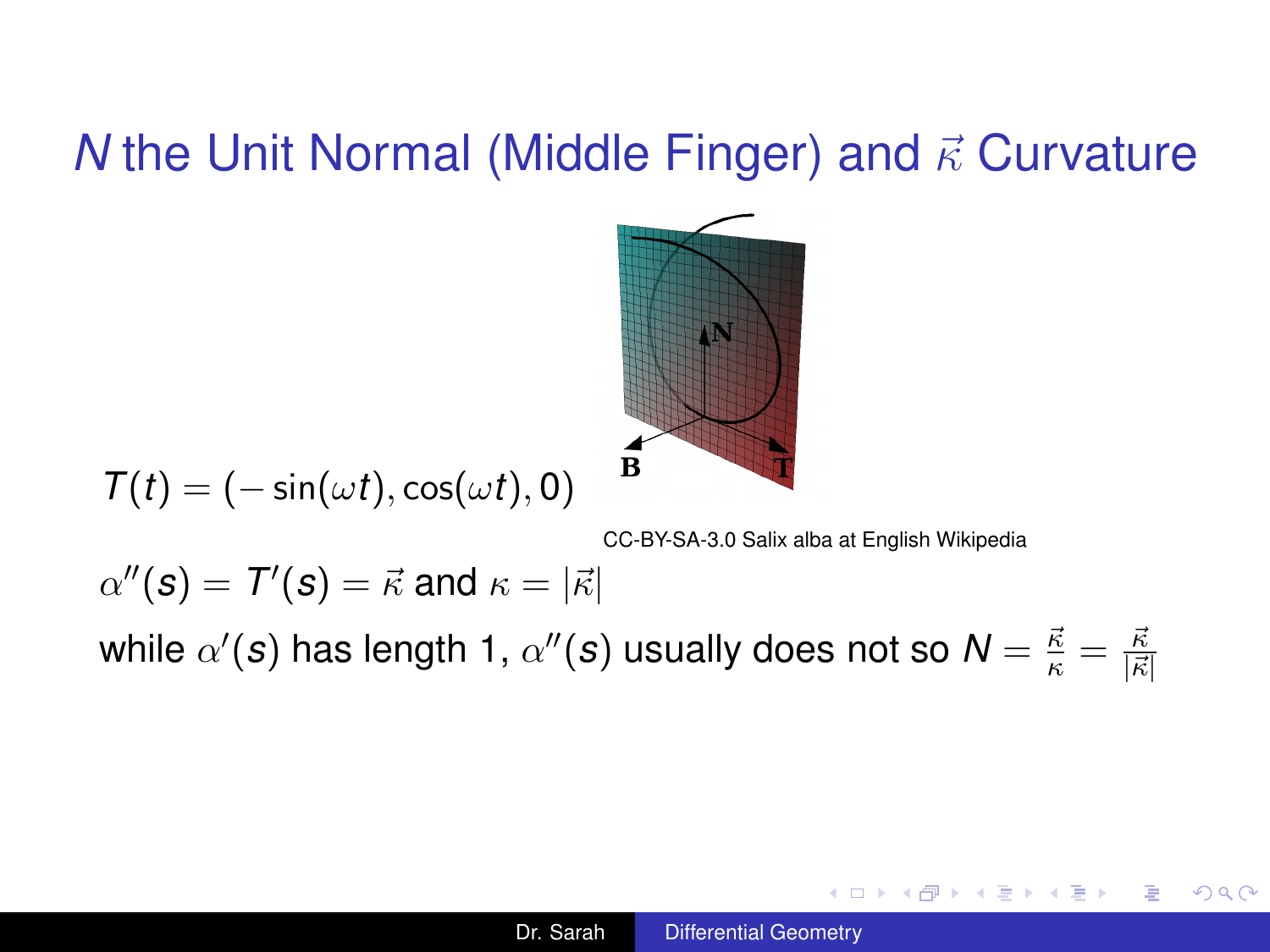

$$
T(t)=(-\sin(\omega t),\cos(\omega t),0)
$$

CC-BY-SA-3.0 Salix alba at English Wikipedia

KED KAP KED KED E YORO

 $\alpha''(\mathcal{s}) = \mathcal{T}'(\mathcal{s}) = \vec{\kappa}$  and  $\kappa = |\vec{\kappa}|$ 

while  $\alpha'(\bm{s})$  has length 1,  $\alpha''(\bm{s})$  usually does not so  $\bm{N}=\frac{\vec{\kappa}}{\kappa}=\frac{\vec{\kappa}}{|\vec{\kappa}|}$  $|\vec{\kappa}|$  $\vec{\kappa} = \frac{dT}{ds} = \frac{dT}{dt}$ *dt*  $\frac{dt}{ds} = \frac{\frac{dT}{dt}}{\frac{ds}{dt}} = \frac{T'(t)}{|\alpha'(t)|}$  $|\alpha'(t)|$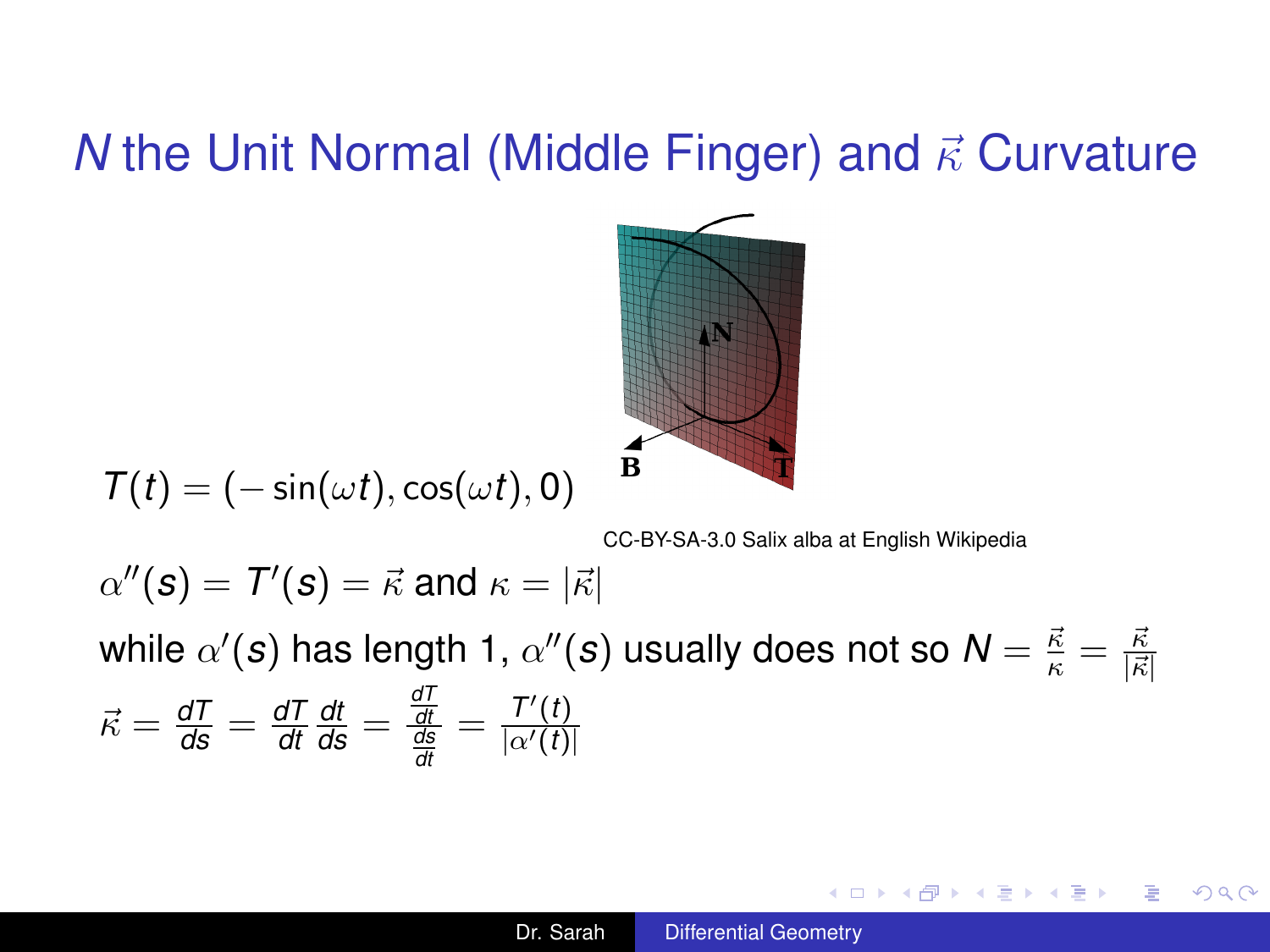

$$
T(t)=(-\sin(\omega t),\cos(\omega t),0)
$$

CC-BY-SA-3.0 Salix alba at English Wikipedia

KOD KAP KED KED E LORO

 $\alpha''(\mathcal{s}) = \mathcal{T}'(\mathcal{s}) = \vec{\kappa}$  and  $\kappa = |\vec{\kappa}|$ 

while  $\alpha'(\bm{s})$  has length 1,  $\alpha''(\bm{s})$  usually does not so  $\bm{N}=\frac{\vec{\kappa}}{\kappa}=\frac{\vec{\kappa}}{|\vec{\kappa}|}$  $|\vec{\kappa}|$  $\vec{\kappa} = \frac{dT}{ds} = \frac{dT}{dt}$ *dt*  $\frac{dt}{ds} = \frac{\frac{dT}{dt}}{\frac{ds}{dt}} = \frac{T'(t)}{|\alpha'(t)|} = \frac{(-\omega \cos(\omega t), -\omega \sin(\omega t),0)}{r \omega}$ *dt r*ω  $\kappa = |\vec{\kappa}| =$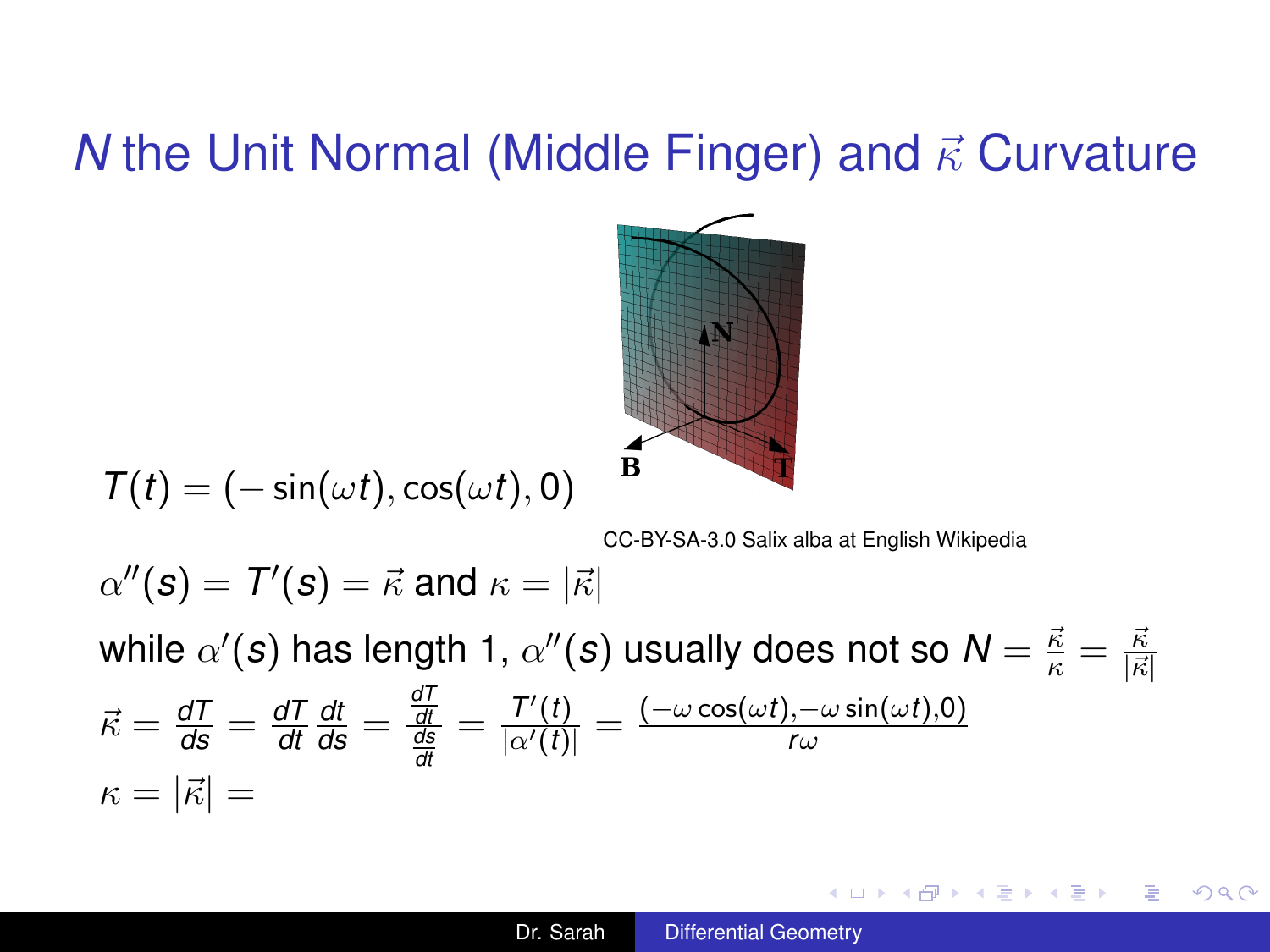

$$
T(t)=(-\sin(\omega t),\cos(\omega t),0)
$$

CC-BY-SA-3.0 Salix alba at English Wikipedia

 $\alpha''(\mathcal{s}) = \mathcal{T}'(\mathcal{s}) = \vec{\kappa}$  and  $\kappa = |\vec{\kappa}|$ 

while  $\alpha'(\bm{s})$  has length 1,  $\alpha''(\bm{s})$  usually does not so  $\bm{N}=\frac{\vec{\kappa}}{\kappa}=\frac{\vec{\kappa}}{|\vec{\kappa}|}$  $|\vec{\kappa}|$  $\frac{dt}{ds} = \frac{\frac{dT}{dt}}{\frac{ds}{dt}} = \frac{T'(t)}{|\alpha'(t)|} = \frac{(-\omega \cos(\omega t), -\omega \sin(\omega t),0)}{r \omega}$  $\vec{\kappa} = \frac{dT}{ds} = \frac{dT}{dt}$ *dt r*ω *dt*  $\kappa = |\vec{\kappa}| = \frac{1}{r}$ *r*  $N=\frac{\vec{\kappa}}{|\vec{\kappa}|}=$ KED KAP KED KED E YORO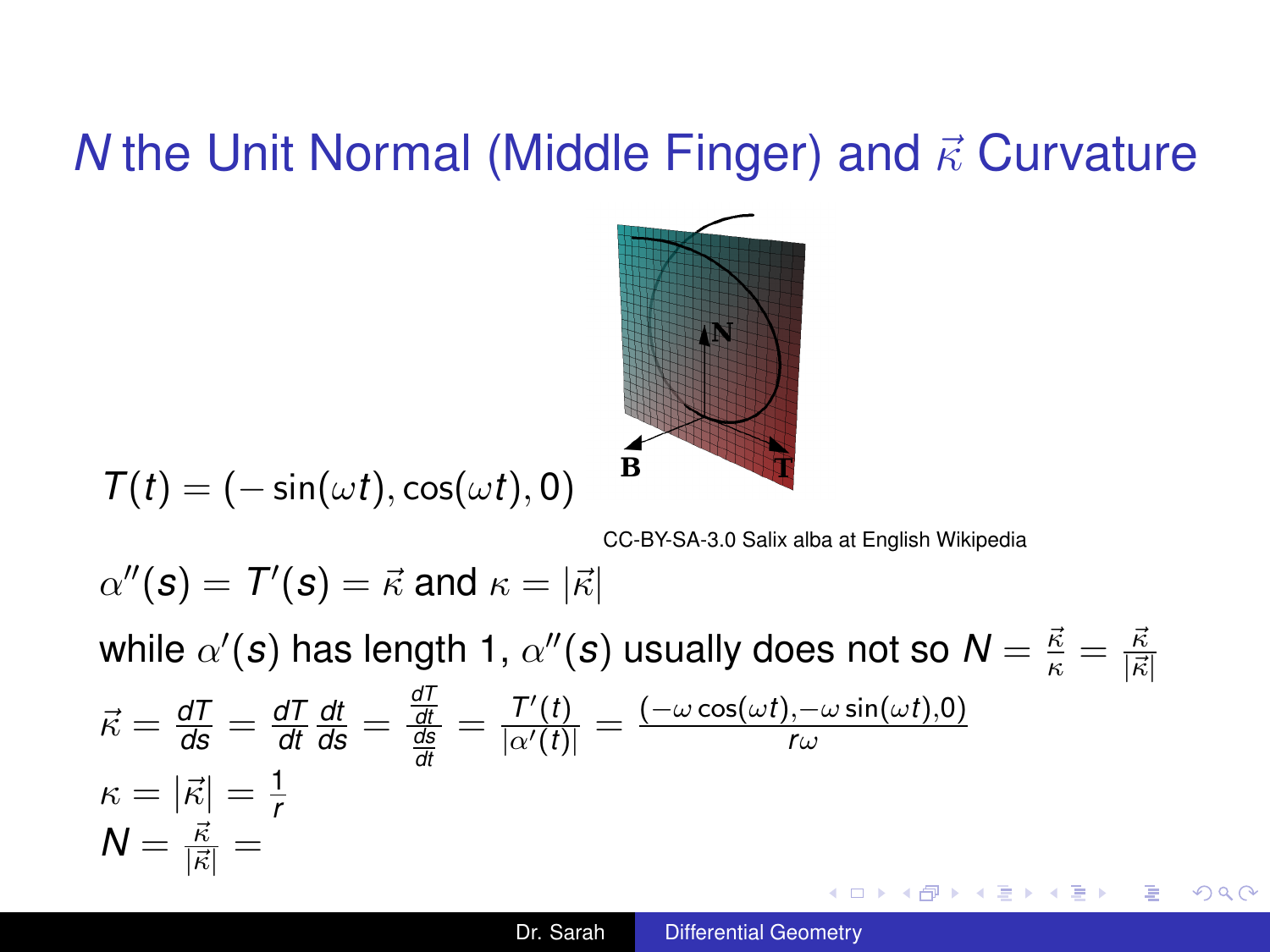

$$
T(t)=(-\sin(\omega t),\cos(\omega t),0)
$$

CC-BY-SA-3.0 Salix alba at English Wikipedia

 $QQ$ 

 $\alpha''(\mathcal{s}) = \mathcal{T}'(\mathcal{s}) = \vec{\kappa}$  and  $\kappa = |\vec{\kappa}|$ 

while  $\alpha'(\bm{s})$  has length 1,  $\alpha''(\bm{s})$  usually does not so  $\bm{N}=\frac{\vec{\kappa}}{\kappa}=\frac{\vec{\kappa}}{|\vec{\kappa}|}$  $|\vec{\kappa}|$  $\frac{dt}{d\mathsf{s}} = \frac{\frac{d\mathsf{T}}{dt}}{\frac{d\mathsf{s}}{dt}} = \frac{\mathsf{T}'(t)}{|\alpha'(t)|} = \frac{(-\omega \cos(\omega t), -\omega \sin(\omega t),0)}{r\omega}$  $\vec{\kappa} = \frac{dT}{ds} = \frac{dT}{dt}$ *dt r*ω  $\kappa = |\vec{\kappa}| = \frac{1}{r}$ *r*  $\mathcal{N} = \frac{\vec{\kappa}}{|\vec{\kappa}|} = (-\cos(\omega t), -\sin(\omega t), 0)$ イ押 トメミ トメミ トーミ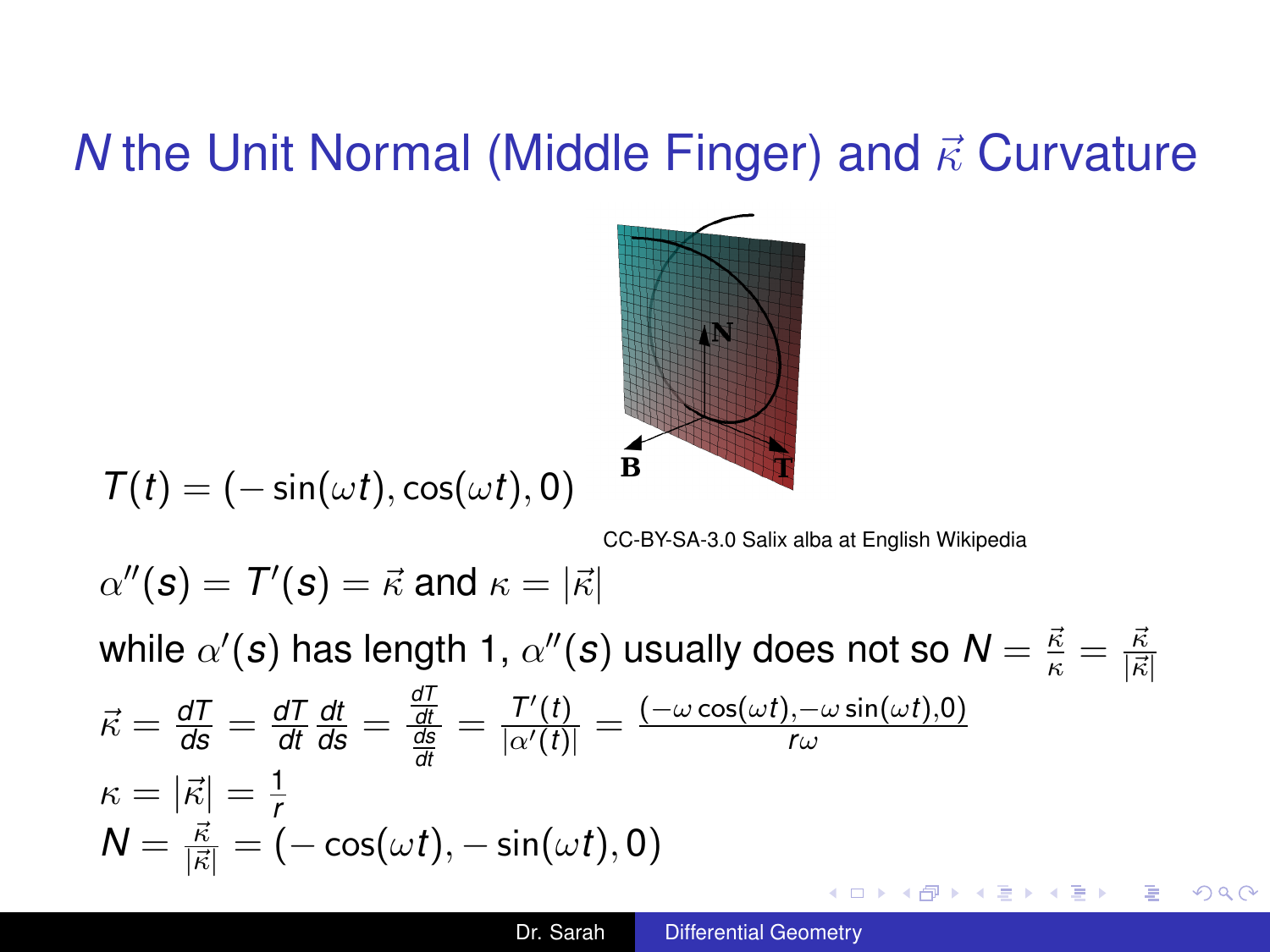Why is T' perpendicular to T? (this shows N is too)  $T \cdot T =$ 



 $\equiv$   $\Omega Q$ 

K 何 ▶ K ヨ ▶ K ヨ ▶ ...

4 0 8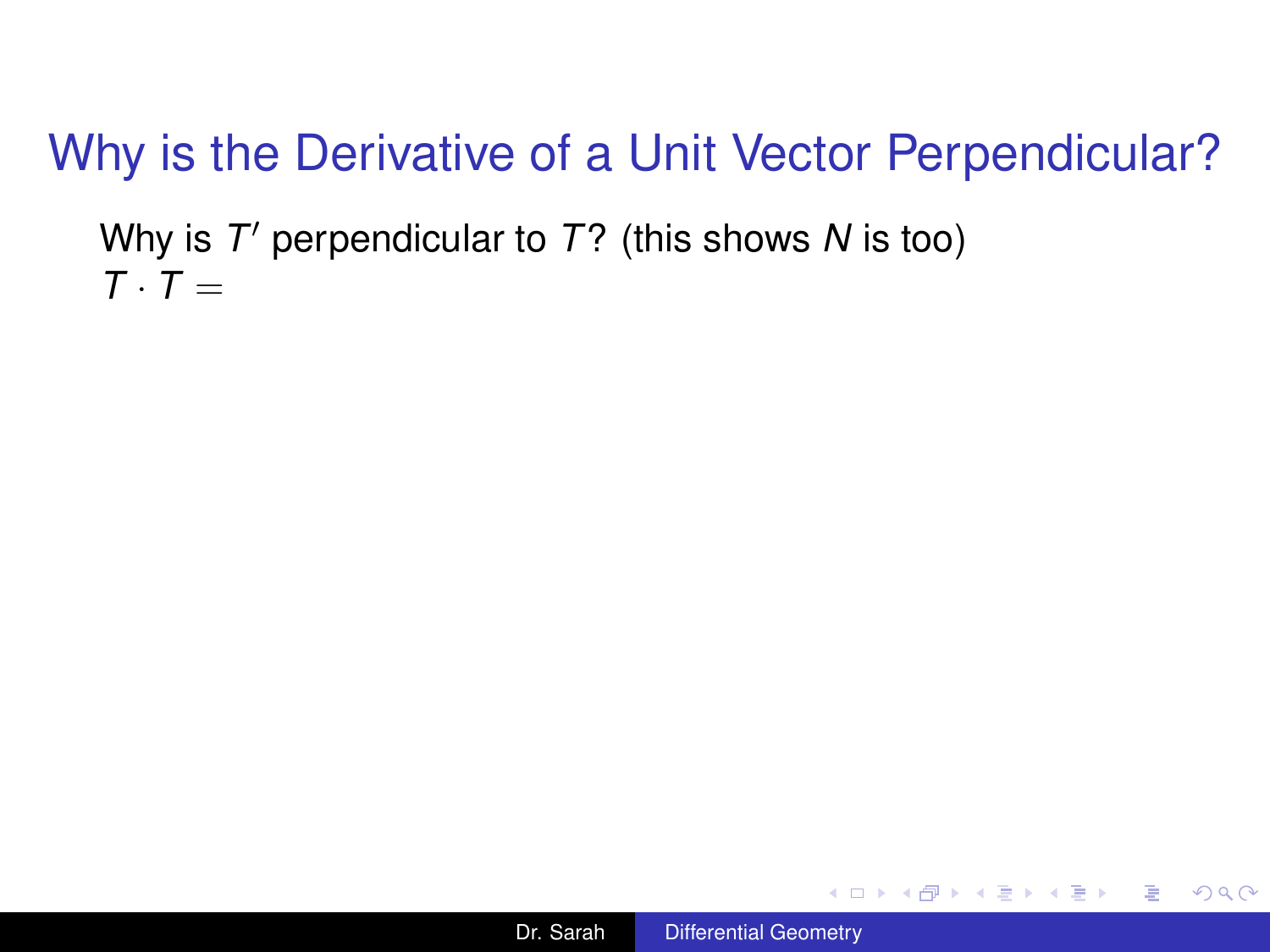Why is T' perpendicular to T? (this shows N is too)  $T \cdot T = 1$ , so take the derivative:



K 何 ト K ヨ ト K ヨ ト

÷.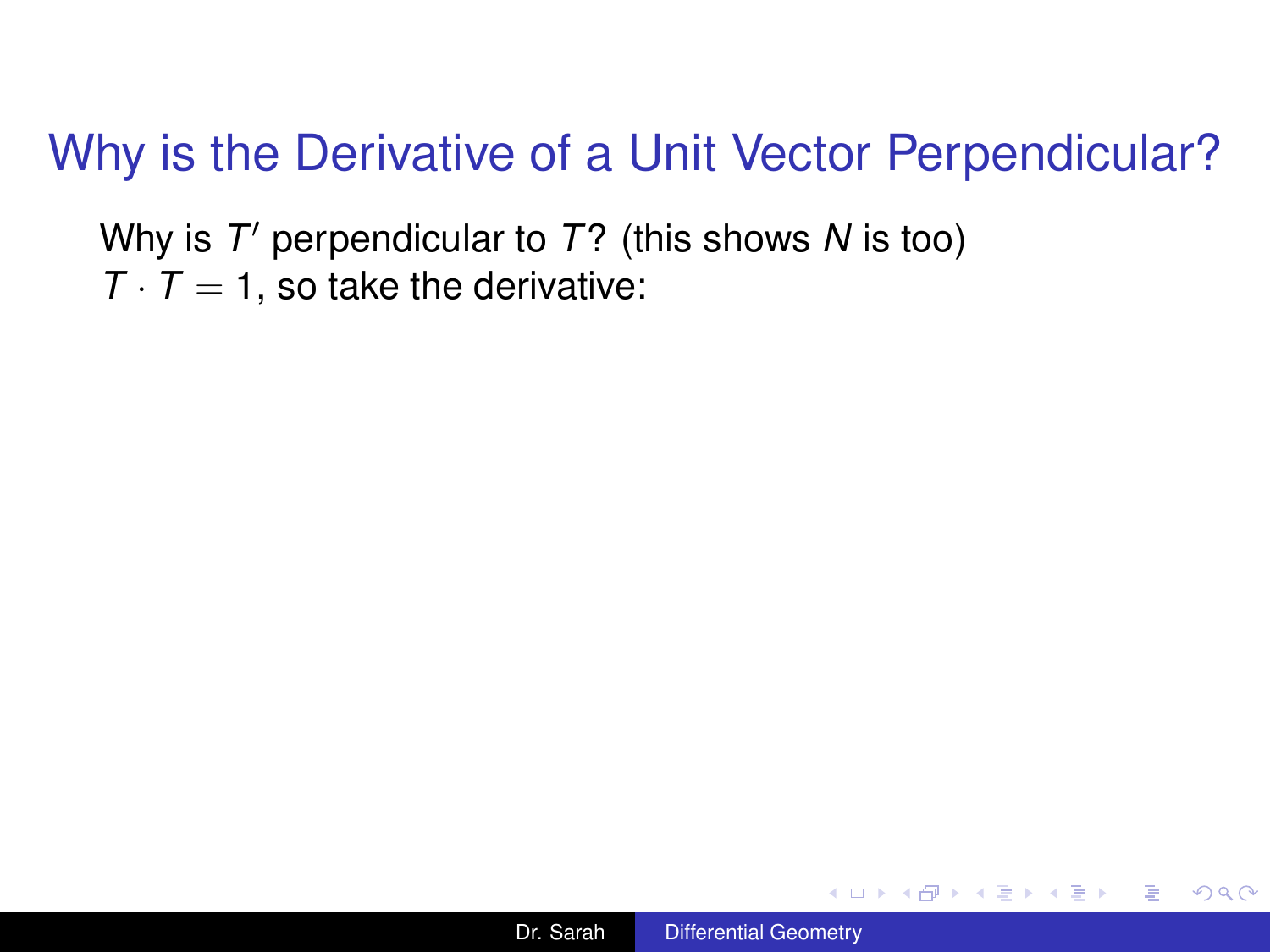Why is T' perpendicular to T? (this shows N is too)  $T \cdot T = 1$ , so take the derivative:  $T' \cdot T + T \cdot T' = 0$ 

K 何 ト K ヨ ト K ヨ ト

÷.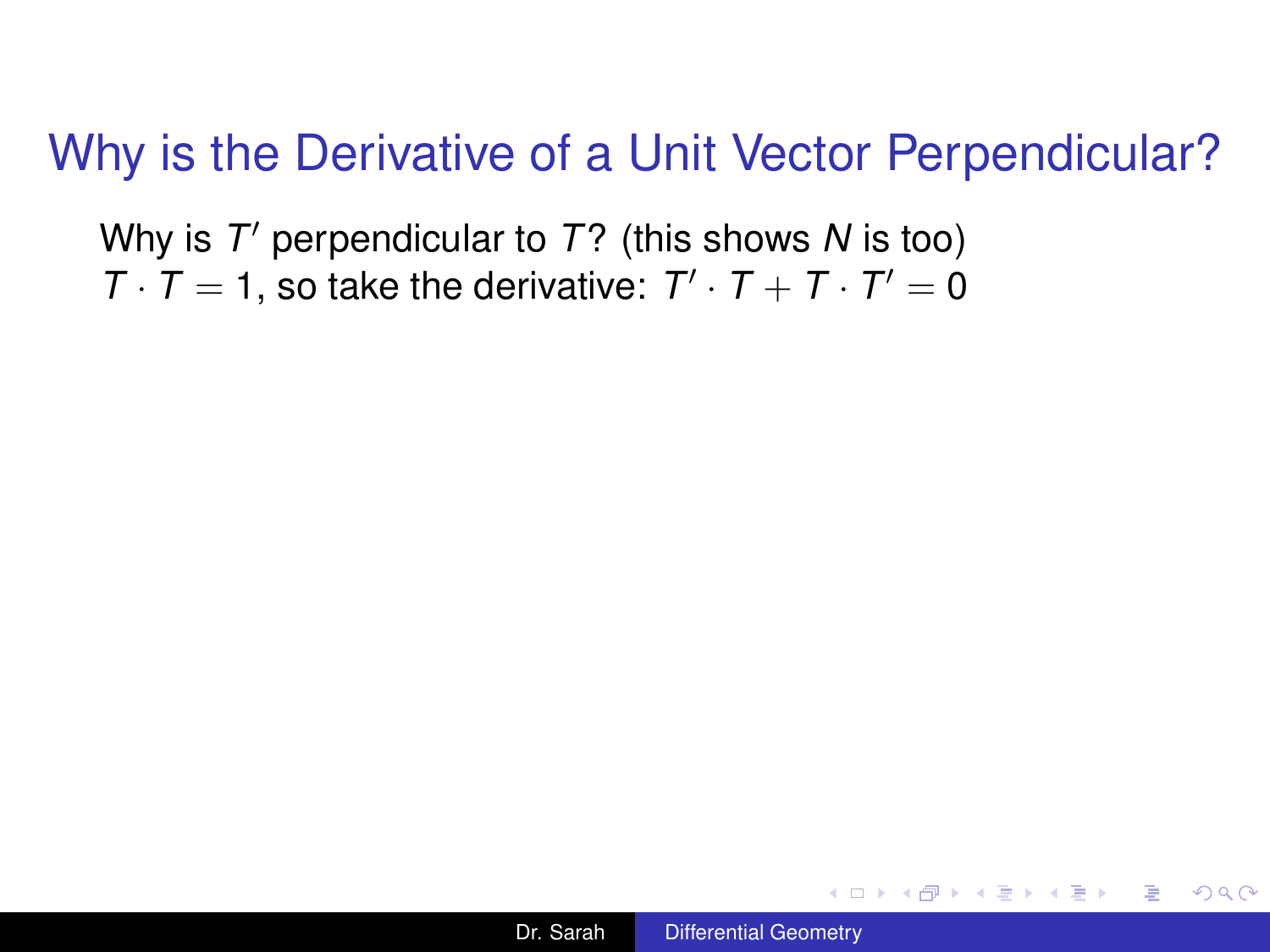Why is T' perpendicular to T? (this shows N is too)  $T \cdot T = 1$ , so take the derivative:  $T' \cdot T + T \cdot T' = 0$ 2 $T \cdot T' = 0$ . Then  $T \cdot T' = 0$  and as long as neither is 0, then they are perpendicular.



Tracking the motion of T via T' tells us how the curve *curves T* turns towards *N*. Also, κ tells us how fast *T* turns  $\vec{\kappa} = \frac{T'(t)}{|\alpha'(t)|}$  $\frac{I'(t)}{|\alpha'(t)|},\,\kappa=|\vec{\kappa}|,\,\pmb{N}=\frac{\vec{\kappa}}{\kappa}$ κ

4 ロ ) (何 ) (日 ) (日 )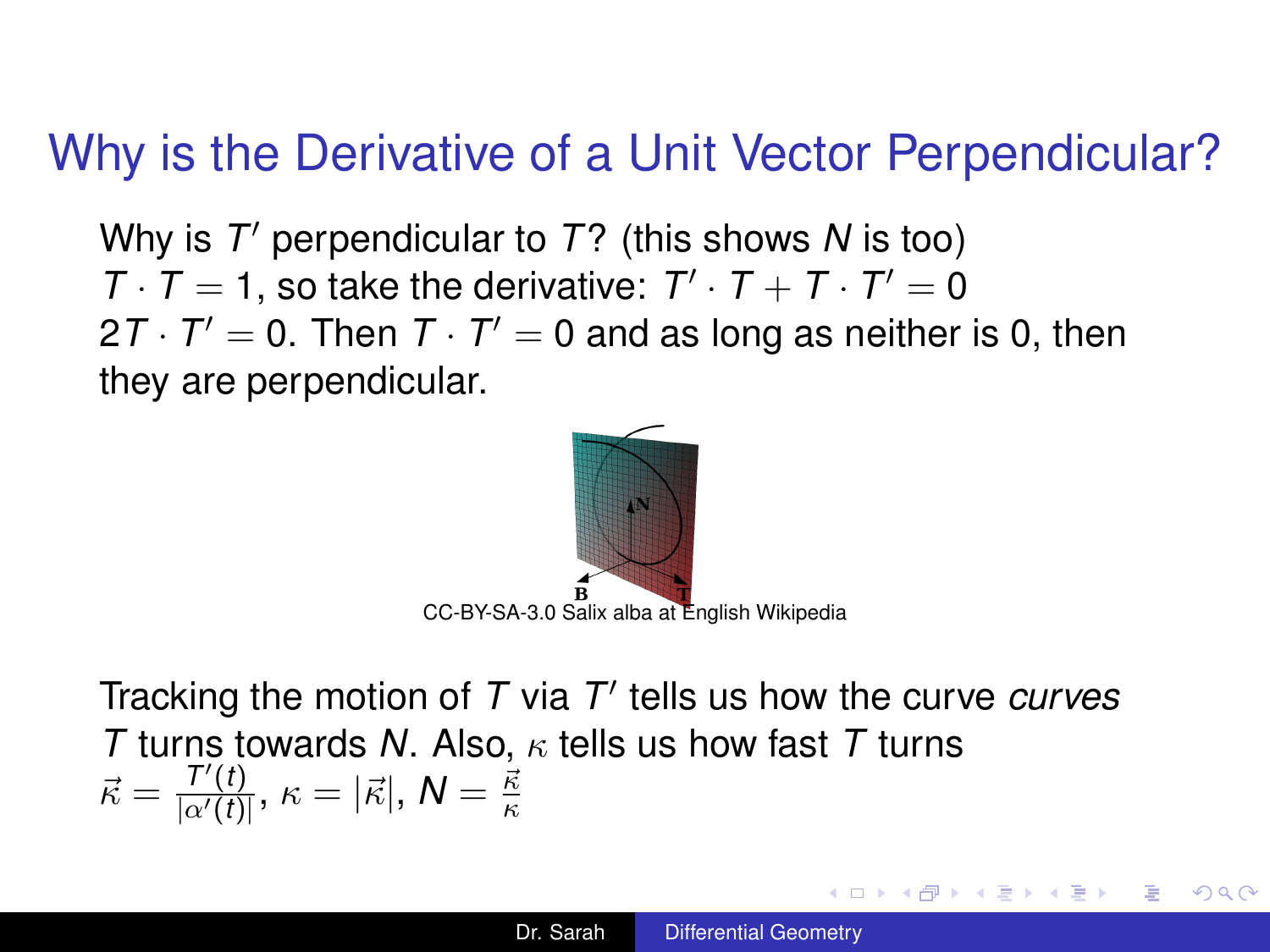## Osculating Circle



• Best fit circle is the  $\alpha$  osculating circle radius  $\frac{1}{\kappa}$  and center  $\alpha(t) + \frac{N}{\kappa}$ <br>osculating plane  $((x,y,z)-\alpha(t))\cdot T\times N=0$ 

$$
T(t) = \frac{\alpha'(t)}{|\alpha'(t)|} = (-\sin(\omega t), \cos(\omega t), 0)
$$
  

$$
N = \frac{\vec{\kappa}}{|\vec{\kappa}|} = (-\cos(\omega t), -\sin(\omega t), 0)
$$
  

$$
T \times N =
$$

B

頂き

同 ▶ ◀ ヨ ▶ ◀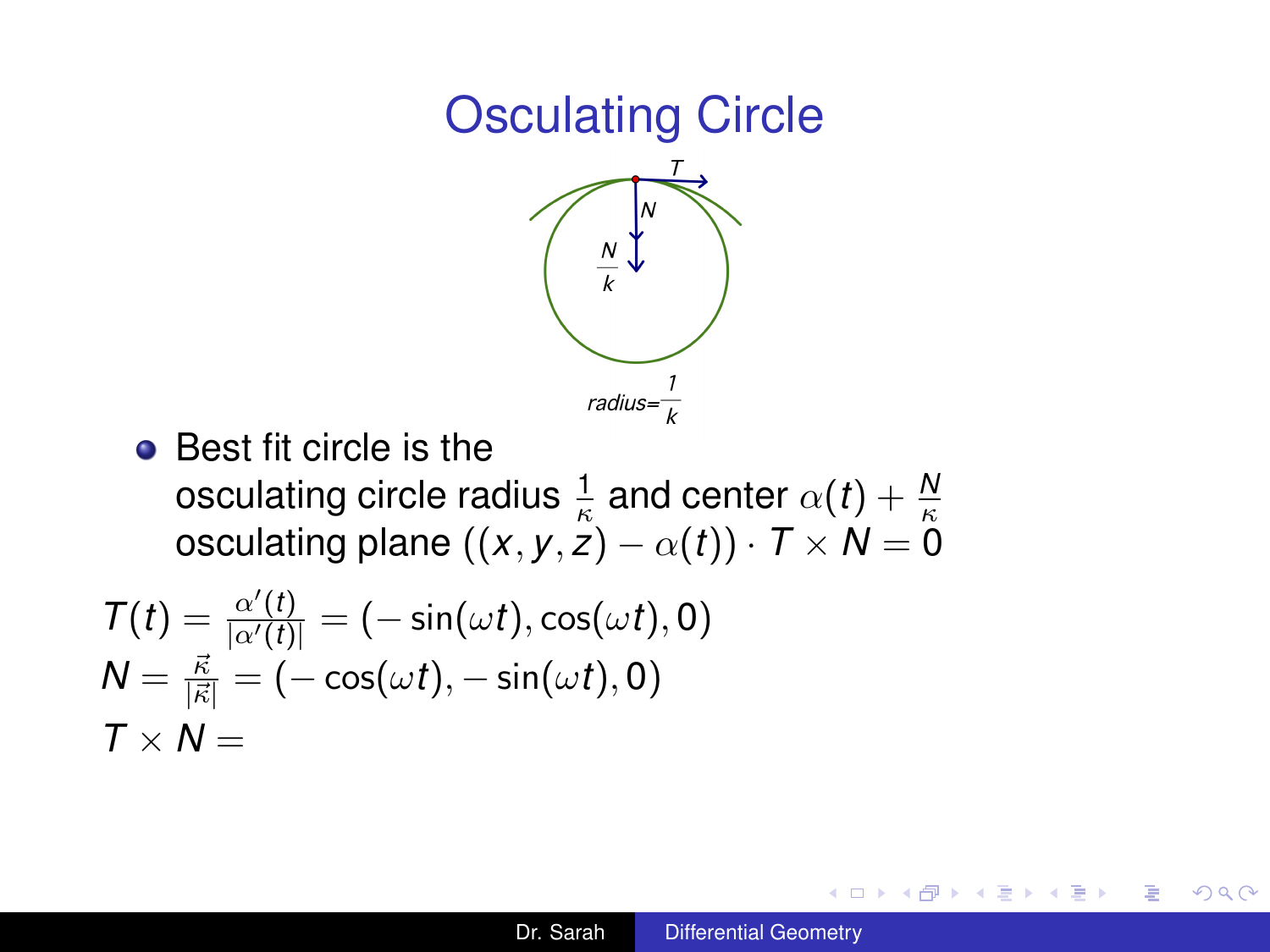# Osculating Circle



• Best fit circle is the  $\alpha$  osculating circle radius  $\frac{1}{\kappa}$  and center  $\alpha(t) + \frac{N}{\kappa}$ <br>osculating plane  $((x,y,z)-\alpha(t))\cdot T\times N=0$ 

$$
T(t) = \frac{\alpha'(t)}{|\alpha'(t)|} = (-\sin(\omega t), \cos(\omega t), 0)
$$
  
\n
$$
N = \frac{\vec{\kappa}}{|\vec{\kappa}|} = (-\cos(\omega t), -\sin(\omega t), 0)
$$
  
\n
$$
T \times N = \vec{k} = (0, 0, 1)
$$
  
\nosculating plane  $(x - r \cos(\omega t), y - r \sin(\omega t), z - 0) \cdot (0, 0, 1) = 0$   
\nosculating circle center (0,0,0) and radius  $r$ 

B

重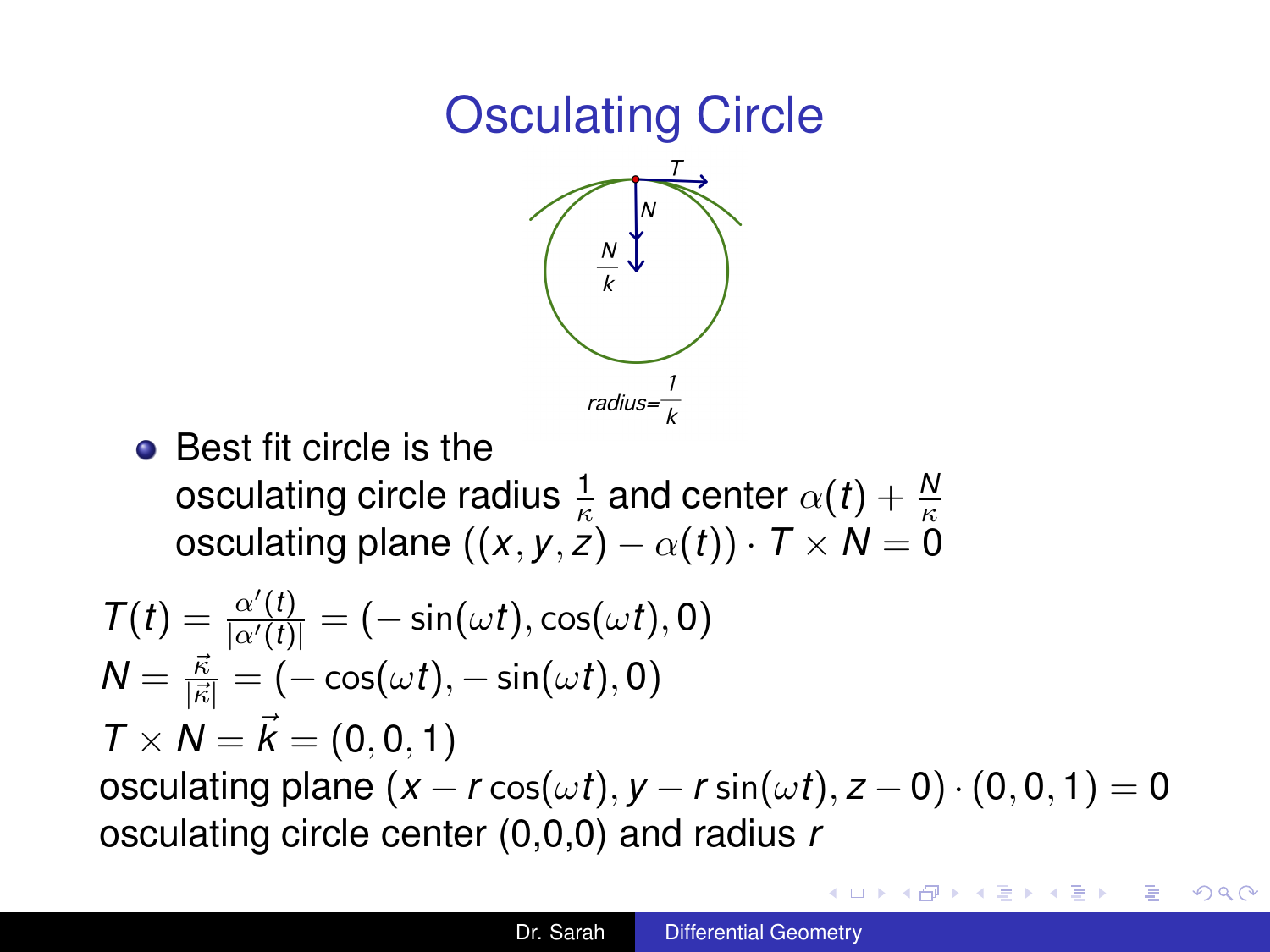## *B* the Unit Binormal (Thumb)

*T* and *N* form a plane, called the osculating plane and *B*, the binormal, is normal to that plane.



<http://cs-www.cs.yale.edu/homes/li-gang/research/CurveStereo/index.html>, CC-BY-SA-3.0 Salix alba at English Wikipedia

We unitized other vectors to form *T* and *N*. Why is  $B = T \times N$ also a unit vector?

**K ロ ⊁ K 伊 ⊁ K ヨ ⊁**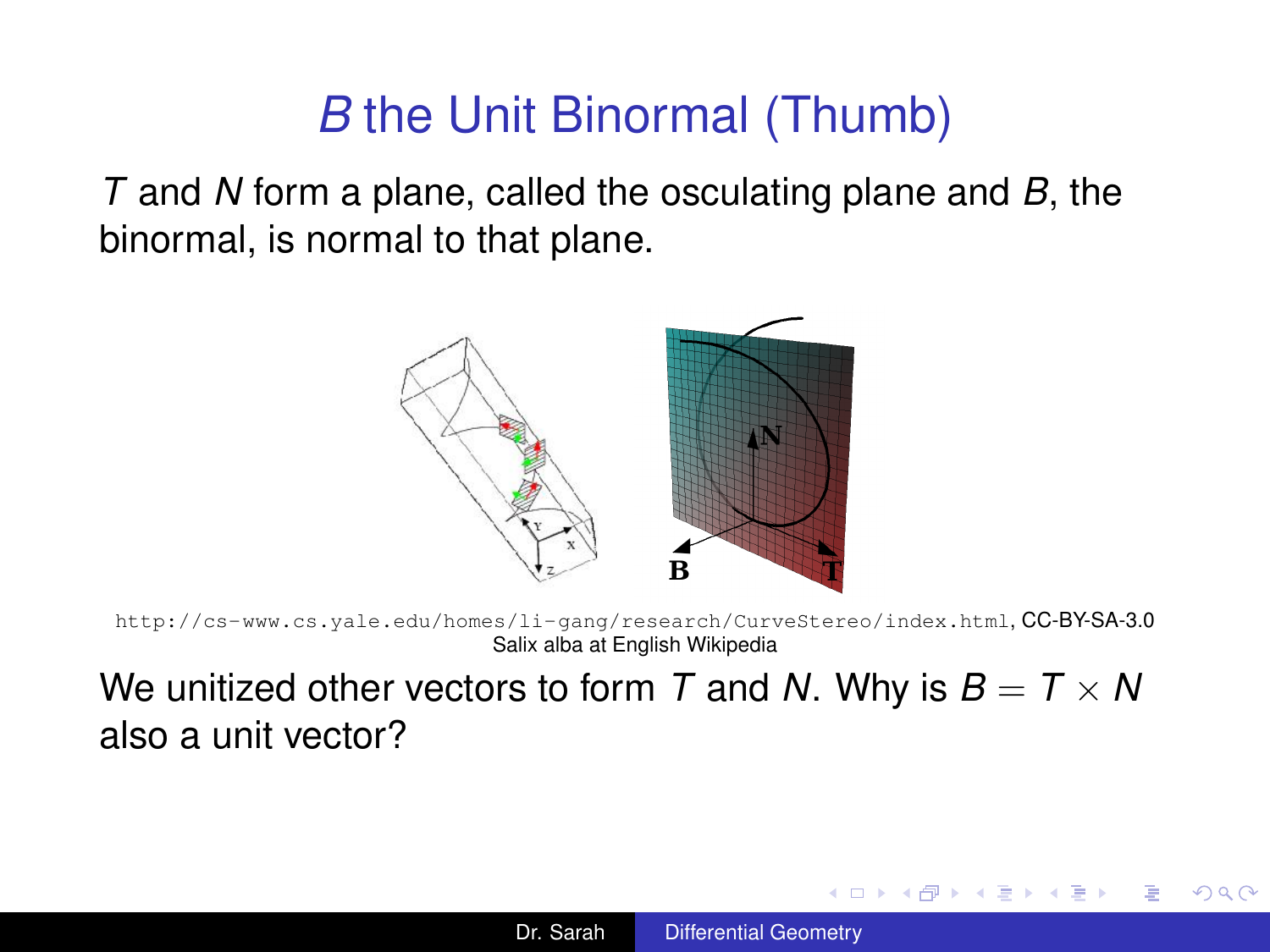# *B* the Unit Binormal (Thumb)

*T* and *N* form a plane, called the osculating plane and *B*, the binormal, is normal to that plane.



<http://cs-www.cs.yale.edu/homes/li-gang/research/CurveStereo/index.html>, CC-BY-SA-3.0 Salix alba at English Wikipedia

We unitized other vectors to form *T* and *N*. Why is  $B = T \times N$ also a unit vector?  $|B| = |T| \times |N| = |T||N| \sin \theta$ 

**≮ロト ⊀ 何 ト ⊀ ヨ ト ⊀ ヨ ト**